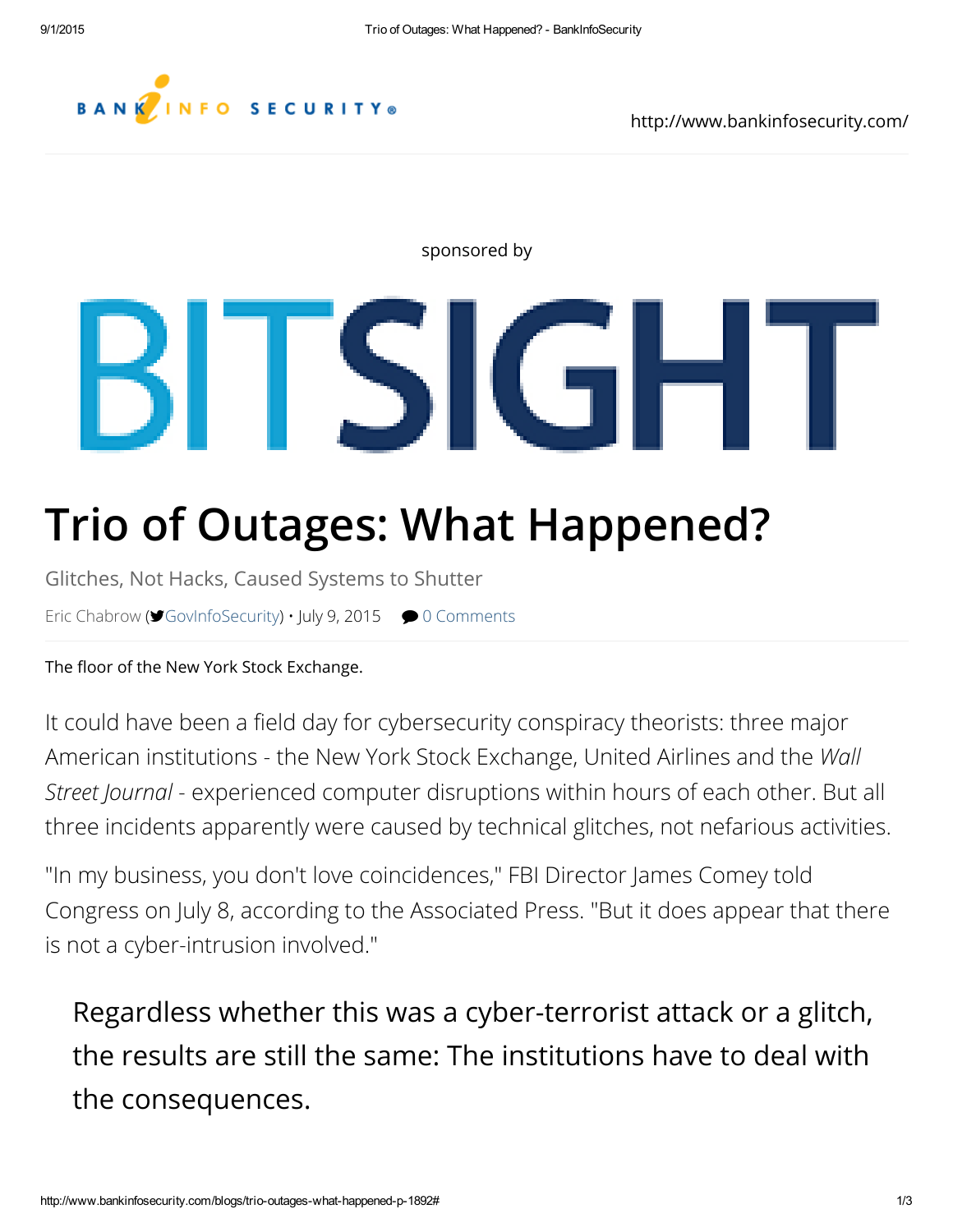Though **[breaches](http://www.bankinfosecurity.com/breaches-c-318)** apparently did not cause the computer shutdowns, the three systems failures are connected to a fundamental precept of information security: availability. At the core of information security is the familiar acronym CIA, which stands for confidentiality, integrity and availability. And, in each incident, computers weren't available for the businesses to operate normally.

"Regardless whether this was a cyber-terrorist attack or a glitch, the results are still the same: The institutions have to deal with the consequences," says Al Berman, president of the Disaster Recovery Institute, a not-for-profit organization that promotes **disaster recovery and business [continuity](http://www.bankinfosecurity.com/business-continuitydisaster-recovery-c-76)** preparation.

### Causes and Consequences

Three major American companies, one by one, faced the consequences of online outages on July 8.

The first glitch occurred at United Airlines, with the carrier blaming "router degraded network connectivity for various applications" for causing operational disruptions. The airline said it canceled 61 flights, mostly on its regional carrier, United Express. But the outage caused another 615 regular United flights to be delayed for an average of one hour and 547 United Express flights to be delayed for an average of 27 minutes. "We fixed the router issue, which is enabling us to restore normal functions," a spokeswoman said.

Later Wednesday morning, a "technical problem" at the New York Stock Exchange halted trading for 3½ hours. "They told us they did some software updates overnight and tested it without problems, but this morning something happened," floor trader Peter Costa told the *Wall Street Journal.*

A short time later, "technical difficulties" at the Journal's website, **WSJ.com**, sent readers to a temporary site while the paper worked to fix the problem. The cause of the problem wasn't immediately known, although some speculation centered on the site being unable to handle overwhelming traffic from investors seeking news about the NYSE computer failure.

## Keeping Pace with Technology